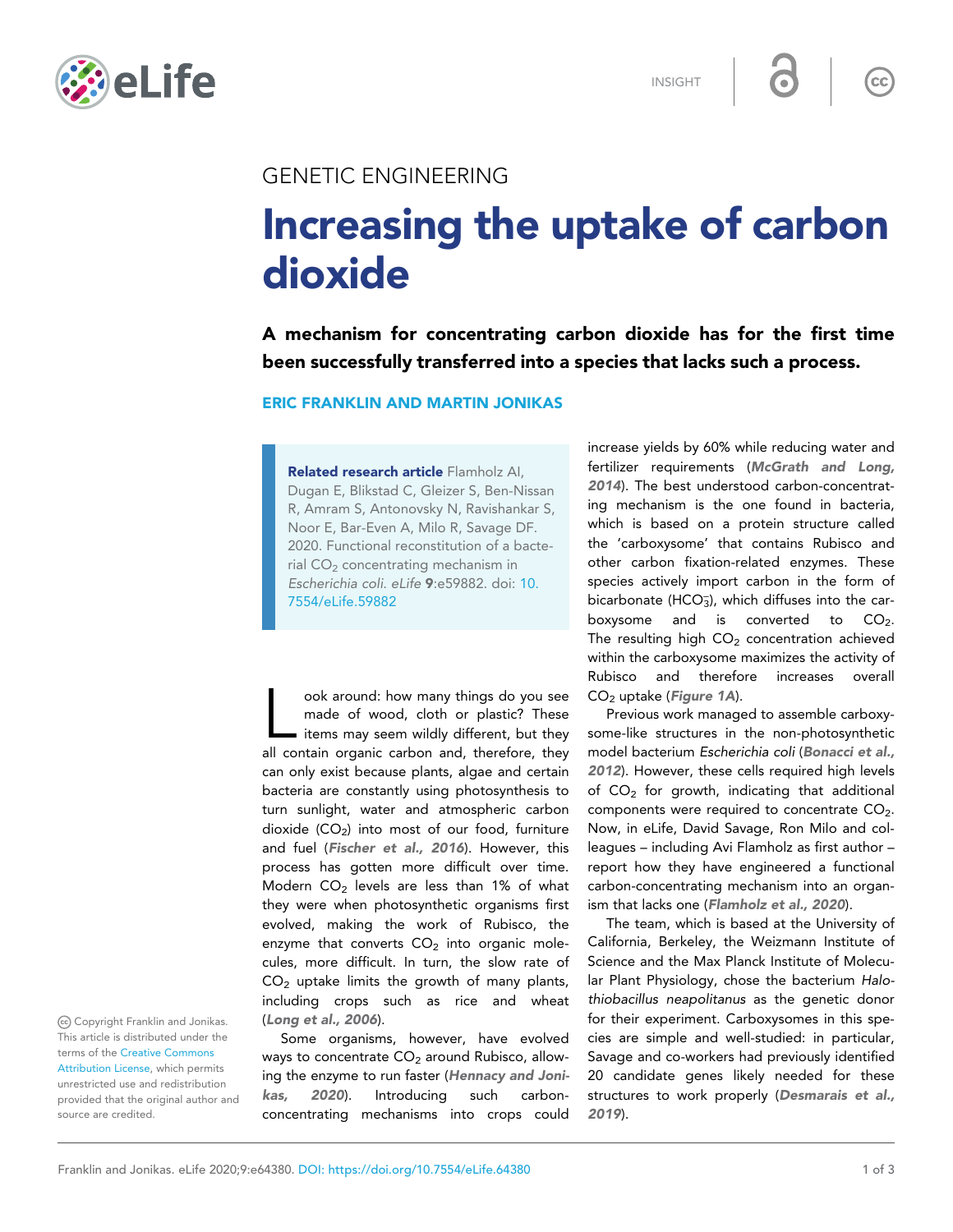<span id="page-1-0"></span>

Figure 1. Engineering a carbon-concentrating mechanism into E. coli. (A) Halothiobacillus neapolitanus has a carbon-concentrating mechanism that relies on structures called carboxysomes. The cell imports  $CO<sub>2</sub>$  as bicarbonate (HCO<sub>3</sub>), which diffuses into the carboxysome (green hexagon) and is converted into concentrated CO<sub>2</sub>. The elevated levels of CO<sub>2</sub> in the carboxysome allow the enzyme Rubisco (dark green) to convert it to biomass more efficiently. (B) Flamholz et al. engineered a strain of E. coli to be dependent on Rubisco activity for its growth. Rubisco runs slowly in this strain as it can only use  $CO<sub>2</sub>$  which diffuses (dotted line) into the cell from the atmosphere. (C) However, adding just 20 genes from H. neapolitanus and selecting for cells that can grow in low levels of CO<sub>2</sub> led to an E. coli strain with a reconstituted H. neapolitanus carbon-concentrating mechanism based on carboxysomes, which allows Rubisco to run much faster.

Figure created with [BioRender.com.](https://biorender.com/)

As their recipient species, Flamholz et al. chose E. coli, which they genetically modified to rely on Rubisco's activity for growth (Figure 1B). Without a carbon-concentrating mechanism, this strain could not grow in ambient air – it required supplementation with  $CO<sub>2</sub>$  levels about 100 times higher than those found in the atmosphere. Hoping to reconstitute a functional carbon-concentrating mechanism, the team transferred the 20 candidate genes from H. neapolitanus to their E. coli strain. Unsurprisingly, the strain was still unable to grow in ambient  $CO<sub>2</sub>$  at first, as simply adding genes is often not enough to engineer a complex pathway into a new organism (Antonovsky et al., 2016).

However, Flamholz et al. were able to leverage an important feature of their genetically engineered E. coli strain – its growth rate is proportional to Rubisco's activity. This allowed the team to use a natural selection experiment to spot mutations that make the carbon-concentrating mechanism work, and therefore increase Rubisco activity. The experiment revealed a mutant that could grow at ambient  $CO<sub>2</sub>$  levels, apparently by adjusting the expression levels of the proteins taking part in the carbon-concentrating process.

This result suggested that a carbon-concentrating mechanism based on H. neapolitanus carboxysomes had successfully been reconstituted in their E. coli strain (Figure 1C). To further support this conclusion, electron microscopy was used to observe the carboxysome-like structures within the engineered E. coli strain. To make sure these structures were functional, they

individually knocked out several genes known to be essential for carboxysome function in the native host. These mutations had the same effect in E. coli as in H. neapolitanus – the cells no longer grew at ambient  $CO<sub>2</sub>$  levels – confirming that the carboxysome was working the same way in the engineered strain as in the native host.

These results from Flamholz et al. indicate that a carboxysome-based carbon-concentrating mechanism can be transferred and function in another organism, providing a blueprint that paves the way toward engineering plants with increased  $CO<sub>2</sub>$  uptake and thus greater yields.

Eric Franklin is in the Department of Molecular Biology, Princeton University, Princeton, United States <https://orcid.org/0000-0001-7365-6447>

Martin Jonikas is in the Department of Molecular Biology, Princeton University, Princeton, United States mjonikas@princeton.edu

**b** <https://orcid.org/0000-0002-9519-6055>

Competing interests: The authors declare that no competing interests exist.

Published 03 December 2020

## References

Antonovsky N, Gleizer S, Noor E, Zohar Y, Herz E, Barenholz U, Zelcbuch L, Amram S, Wides A, Tepper N, Davidi D, Bar-On Y, Bareia T, Wernick DG, Shani I, Malitsky S, Jona G, Bar-Even A, Milo R. 2016. Sugar synthesis from CO<sub>2</sub> in Escherichia coli. Cell 166:115-125. DOI:<https://doi.org/10.1016/j.cell.2016.05.064>, PMID: [27345370](http://www.ncbi.nlm.nih.gov/pubmed/27345370)

Bonacci W, Teng PK, Afonso B, Niederholtmeyer H, Grob P, Silver PA, Savage DF. 2012. Modularity of a